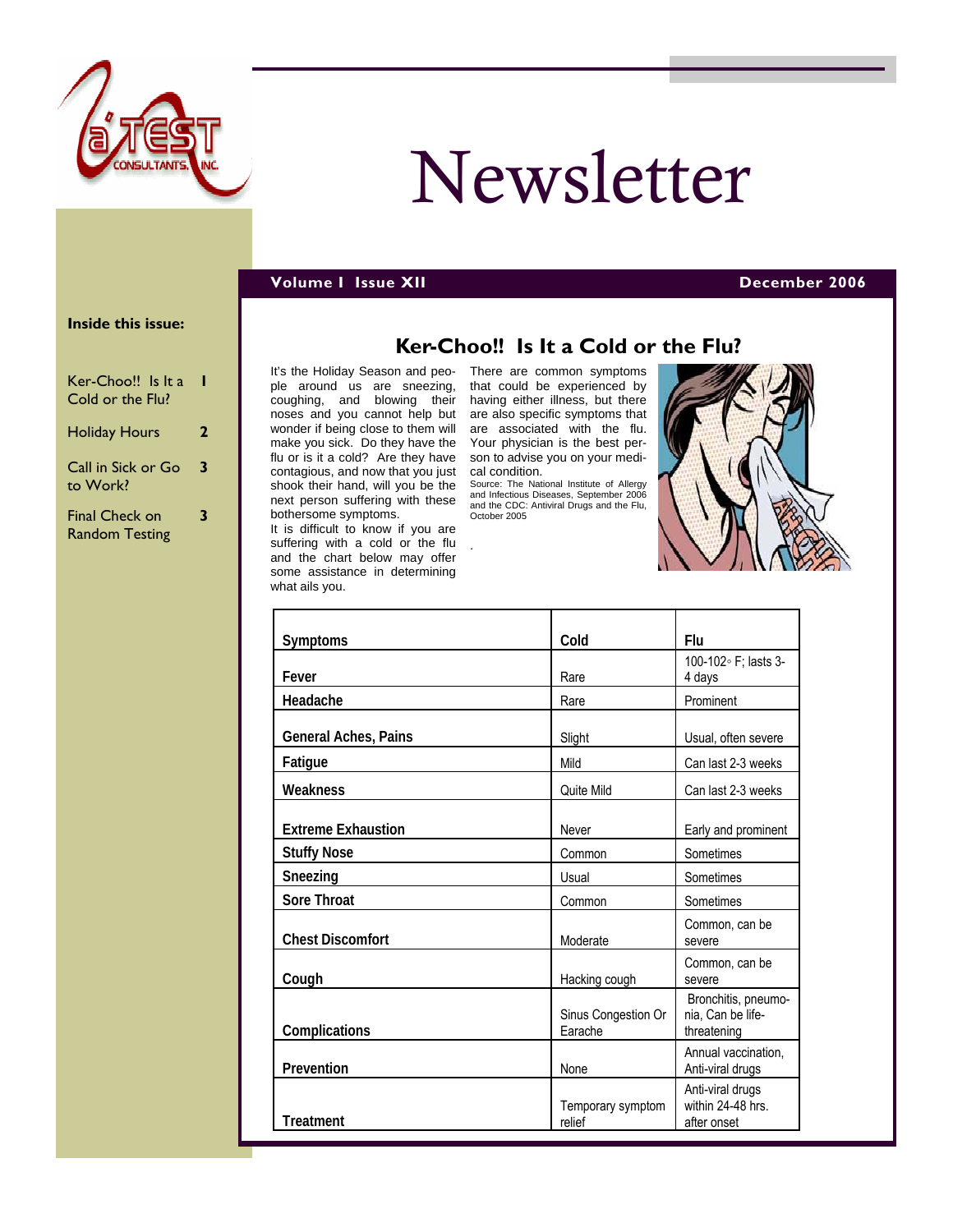# **Holiday Greetings**

<span id="page-1-0"></span>*In the spirit of the Season, it is a pleasure to extend to you sincere appreciation for your confidence and loyalty. Thank you and best wishes for a wonderful holiday season and a happy and prosperous New Year.* 

*The Staff at a'TEST consultants, inc.* 



(Left to Right)

Front Row: Erin Hunt, Tamaro Williams, Cindy Kohal, Charlie Hester

Second Row: Jeff Sims, Judy Sims, Heather Gray, Michelle Cox, Clay Sims

Back Row: Tameka Duckworth, Angie Abshire, Bobby Sims, Jeremy Mitchell, Josh Joslin, Kris Huckaba

Not Pictured: Richard Reed, Dr. Richard Doncer, Sylvia Starrett, R.N., Jim Pfeiffer, SAP

# A'TEST Holiday Office Hours

*Holidays, Fall and Winter Closings and Emergency Response Contact Info* 

#### **Conway Office**:

Monday. – Friday Normal: 8:00 am – 5:00 pm (closed at noon)

Closed: Christmas, December 25 & 26

Closed: New Year's, January 1

Emergency Calls Only: 1-800-837-8648

**North Little Rock Office**: Monday – Friday Normal: 7:30 am – 5: 00 pm

Closed: Christmas, December 25

Closed: New Year's, January 1

Emergency Calls Only: 1-501-376-9776

#### **Searcy Office**:

Monday – Friday Normal: 8:00 am – 5:00 pm (closed at noon)

Closed: Christmas, December 25 & 26

Closed: New Year's, January 1

Emergency Calls Only: 1-501-268-8288

*Snow Days: Each office follows the local school or government office closings*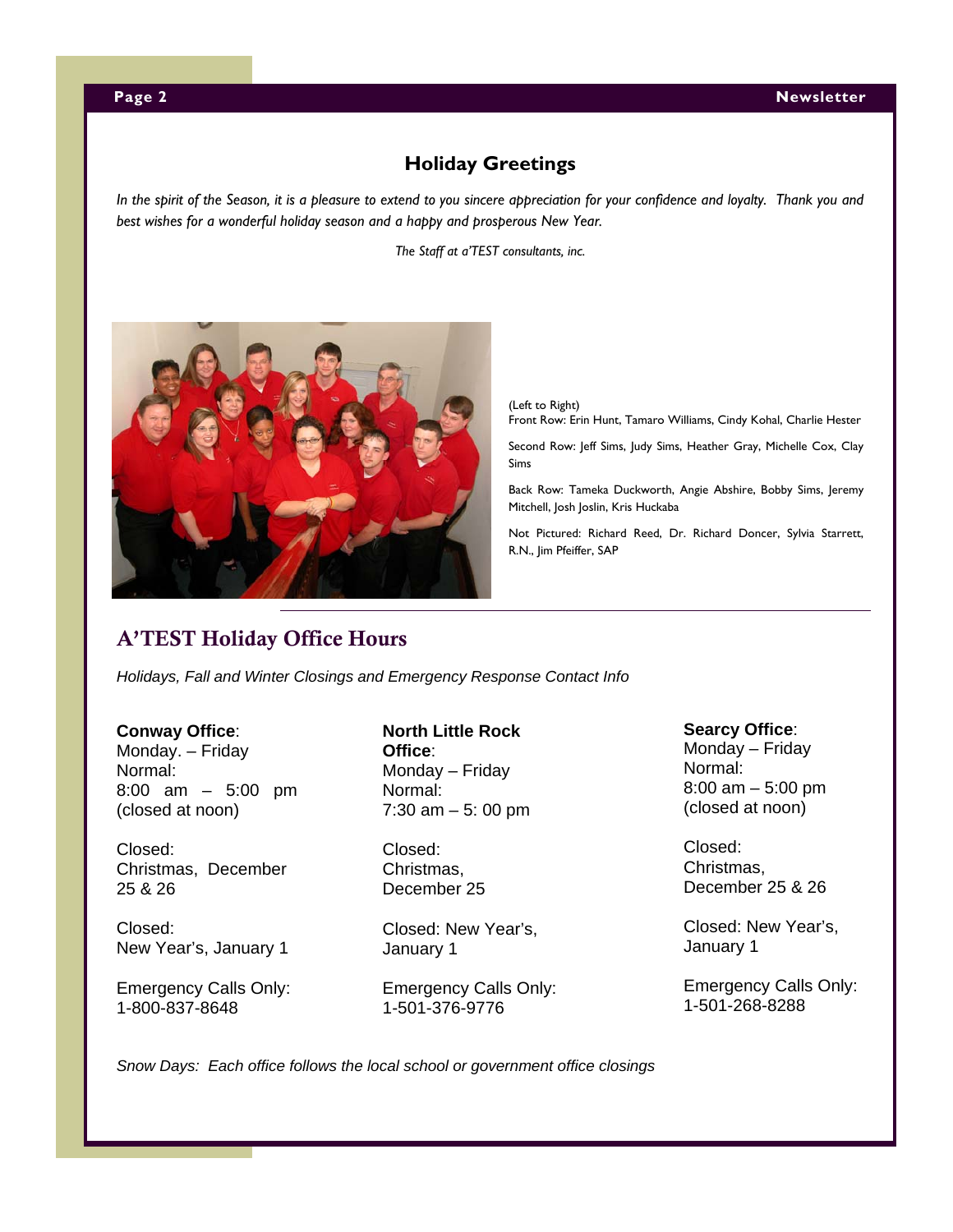# <span id="page-2-0"></span>Call in Sick or Go to Work?

Sometimes it's hard to tell whether you are well enough to go to work. The following suggestions by Jeanie Lerche Davis on WebMD might help you decide.

The alarm's buzzing, but you just don't feel quite right. You are sneezing, sniffling, and a little queasy. It's probably just a common cold, but it might be something worse. Should you go to work or spend the day in front of the tube?

"Presenteeism" – going to work when you're sick is as contagious as the flu. By one estimate, upwards of 75% head to work with the common cold or other problems that might really warrant a day at home in bed. Research shows that people sick with the common cold are not very productive. In fact, their lost productivity accounts for up to 60% of employer health costs – more than if they had taken a sick day.

Sharon Horesh, MD, instructor of clinical medicine at Emory University of Medicine in Atlanta, gives this advice. "There's no antibiotic that can get rid of the common cold or

flu virus." "That's my pet peeve …antibiotics only work with a bacterial infection…bacterial bronchitis, pneumonia, strep throat, earache, pink eye", according to Dr. Horesh.

A warning is given to all to use care about which medications you take for the common cold. The majority of sick people reach for over-the-counter antihistamine, but it's a so-called "non-

> *"Presenteeism" – going to work when you're sick is as contagious as the flu.*

sedating antihistamine" that could cause sleepiness and mental fog. This can turn into a doublewhammy. The common cold itself will affect your ability to function well because of clogged nasal passages and headache. Add a bit of drowsiness (whether from pills or from difficulty in sleeping), and you have an employee that cannot perform their work well. Pretty soon, you will see the ill employee making mistakes and feeling miserable. Even if it's just a common cold, maybe you should just stay home!

## Final Check on Random Testing

It's the end of the year and the time when every employer of a Federallymandated drug and alcohol testing program, must verify that all testing has been completed. Failure to do so can result in very large fines. Here are a few things to check in your files:

• Verify that you have updated all random lists each quarter and that a copy of this document is in your file

• Verify that all employees selected for random testing had the test completed during the quarter of their selection

• Verify for all positive tests on an employee that you retained, that you have a SAP report, a return to duty test, and 6 follow-up tests in your file

Verify that you do not have your CDL drivers in the same pool with your non-CDL employees

• Verify that all participants in the CDL driver pool are actually using the CDL in their job with your organization

• Verify that all CDL employees are current with their medical exams, if needed